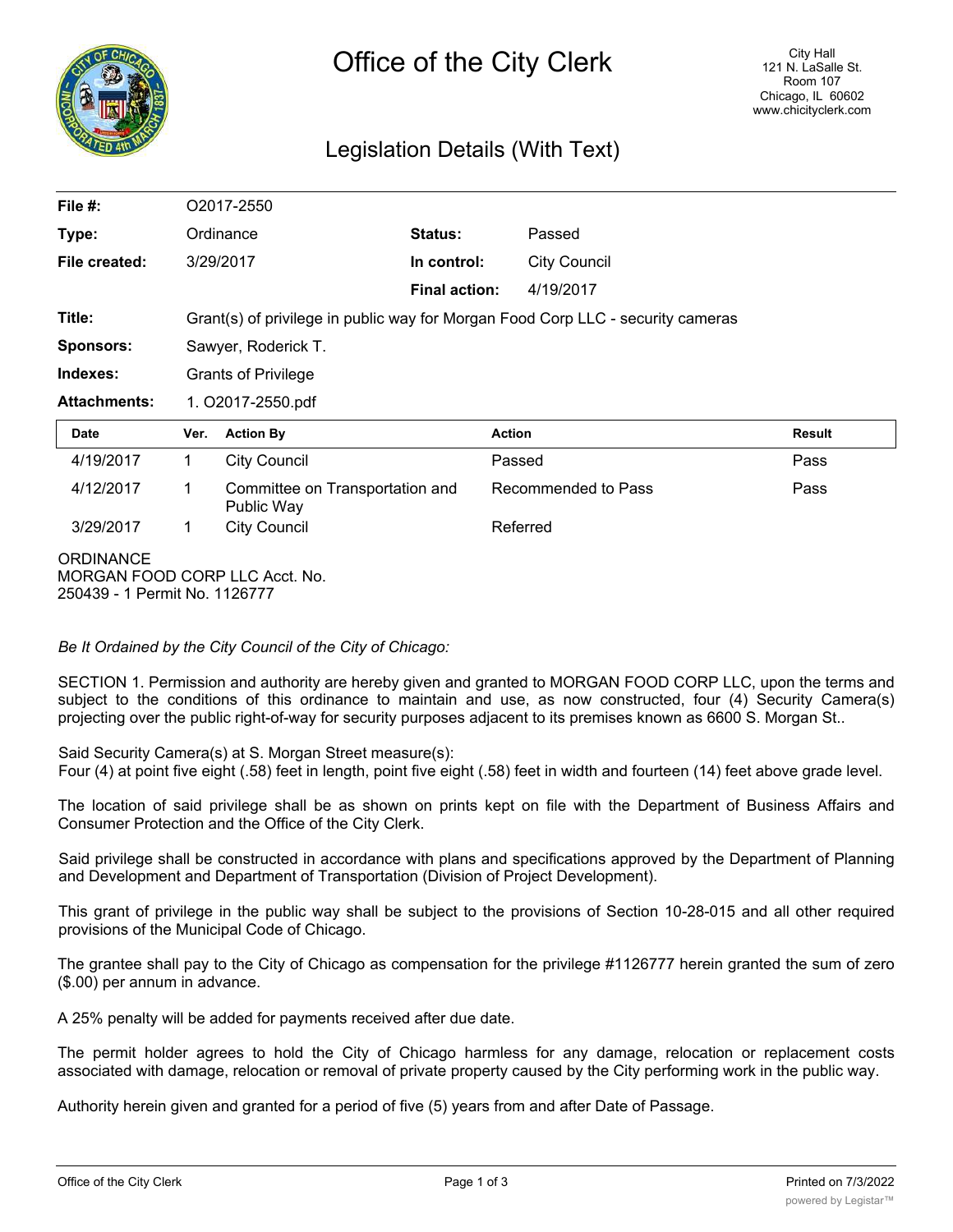Roderick T. Sawyer 6th Ward

Page 1

Department of Business Affairs and Consumer Protection Small Business Center - Public Way Use Unit City Mall - 121 N LaSalle Street, Room 800 • Chicago, IL 60602 312-74-GOB1Z/312-744-6249 • (312) 744-1944 (TTY) http://w\v\v <http://w/v/v> cityolchicago org/hacp

## **03/29/2017**

Alderman Roderick T. Sawyer Ward # 06 City of Chicago City Hall, Room 200 121 North LaSalle Street Chicago, Illinois 60602

## **Re: An ordinance to use and maintain a portion of the public right-of-way for four (4) security camcra(s) for MORGAN FOOD CORP LLC, adjacent to the premises known as 6600 S. Morgan St..**

Dear Alderman Roderick T. Sawyer:

The applicant referenced above has requested the use ofthe public right-of-way for a security camera(s). An ordinance has been prepared by the Department of Business Affairs and Consumer Protection - Small Business Center - Public Way Use Unit for presentation to the City Council. Because this request was made for properties located in your ward, as approved by you as per the attached, I respectfully request that you introduce the attached ordinance at the next City Council meeting.

If you have any questions regarding this ordinance, please contact Anthony Bertuca at (312) 744-5506.